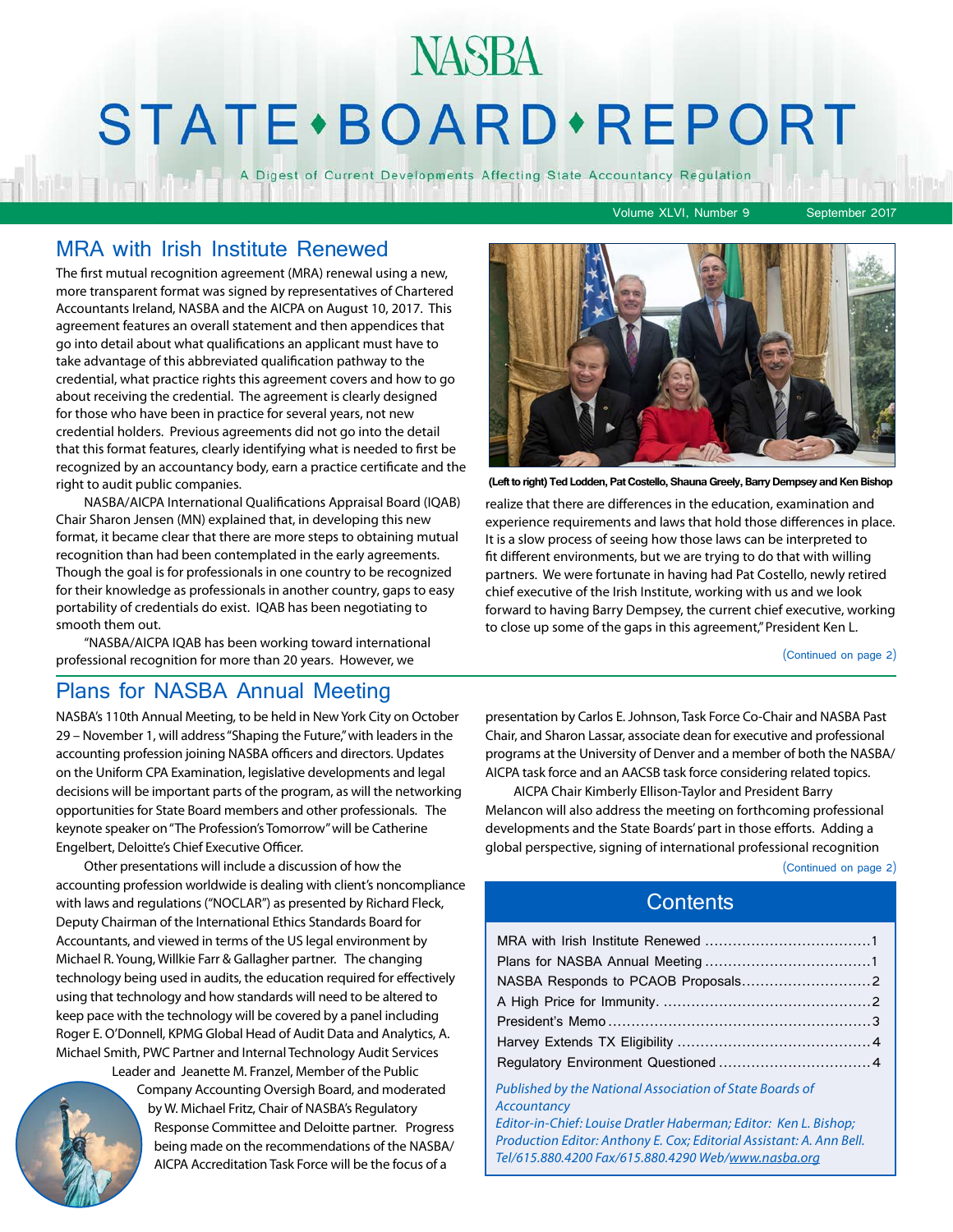## <span id="page-1-0"></span>NASBA Responds to PCAOB Proposals

Comment letters on two PCAOB rulemaking proposals, one on auditing accounting estimates and the other on the auditor's use of specialists, have been submitted by NASBA, and can be found on www.nasba.org. The two proposals (PCAOB Release No. 20017- 002 Proposed Auditing Standard- Auditing Accounting Estimates, Including Fair Value Measurements and Proposed Amendments to PCAOB Auditing Standards and PCAOB Release No. 2017-003 Proposed Amendments to Auditing Standards for the Auditor's Use of the Work of Specialists) were companion releases, as the PCAOB explained it "has observed that, in many cases, specialists are used to either develop or assist in evaluating various accounting estimates." The purpose of the proposals is "to provide direction to prompt auditors to devote greater attention to addressing potential management bias in accounting estimates, while reinforcing the need for professional skepticism" and "to strengthen the requirements that apply when auditors use the work of specialists in an audit," the Board stated.

In response to Release No. 2017-002, NASBA commented: "We commend the PCAOB on its efforts to develop a single standard on auditing accounting estimates including fair value measurements and to replace multiple existing standards. The increasing complexity of financial instruments creates new risks which need to be assessed and addressed by auditors. In addition, recent accounting standards on fair value measurements, expected credit loss and other financial reporting standards mandate new accounting and disclosure requirements which contain disclosures that need to be audited." The letter further states: "It appears that the Proposal has been developed to address findings identified during the PCAOB's inspection process. As State Boards, we would encourage the PCAOB to continue the development of other standards where it believes audit quality can be improved to protect the public interest, not just through areas that have been identified

#### MRA with Irish Institute Renewed (Continued from page 1)

Bishop stated.

The agreement with the Chartered Accountants of Ireland enables CPAs from the US in good standing with their State Board of Accountancy to receive the Irish ACA credential with a minimum of three years of practical experience in the past ten years. To obtain a license to practice public accounting in Ireland the US CPA must become a member of the Chartered Accountants Ireland and have two additional years of experience in public practice after their admission to membership. To perform statutory audits they have to have at least two years of practical experience obtained with a statutory auditor or audit firm approved in an EU member state. The agreement states: "The Irish Institute undertakes to seek a determination from the Irish Auditing & Accounting Supervisory Authority to grant the Irish Institute the authority to recognize practical audit experience obtained in the United States towards the above noted practical audit experience requirements."

To be covered by this agreement, a holder of an Irish Chartered Accountant credential (ACA/FCA) must come through one of the education routes specified in the renewal agreement and have completed a minimum of three years relevant work experience prior to obtaining the ACA/FCA credential and being admitted to membership in the Irish Institute and an additional two years of relevant work experience after obtaining the ACA/FCA credential and being admitted to membership.

during the inspection process."

Among NASBA's comments on the use of specialists (Release No. 2017-003) were requests for application guidance on procedures to be performed by auditors to evaluate specialists used and for guidance on consideration of management's controls related to company specialists.

Both letters can be found on NASBA's website. The letters from Chair Ted Lodden (IA) and President Ken Bishop were developed by NASBA's Regulatory Response Committee, chaired by W. Michael Fritz  $(OH)$ .  $\blacklozenge$ 

## A High Price for Immunity

Legislation has been proposed by Senators Mike Lee (R-UT), Ted Cruz (R-TX) and Ben Sasse (R-NE) and Representative Darrell Issa (R-CA-49) that would provide for antitrust immunity for state regulatory boards but would involve creating active supervision and periodic review of the current occupational boards and establishing a cause of action for judicial review of licensing laws (S. 1649/H.R. 3446).

"Rather than recognizing the vital role regulatory boards play in public protection, the bill's sponsors are encouraging states to examine, modify and/or eliminate their occupational licensing regulations in exchange for immunity," NASBA Director of Government and Legislative Affairs John Johnson writes in the September edition of *Legislative E-News* (on www.nasba.org). He underscores that the Professional Licensing Coalition, to which NASBA belongs, is monitoring legislation closely and studying the fiscal impact that similar legislation has had in states over the years. He advises all states to review the legislation to see its potential impact on their boards.

For more details, see this month's *Legislative E-News*. t

NASBA Chair Ted Lodden (IA) thanked IQAB members and staff for completing this renewal. He stated: "To be relevant and influential in our increasingly global economy, we must have MRAs in place. The new format of the MRA which is transparent and intuitive will be easier for the Boards to understand and provide a roadmap for us to mitigate all the gaps."

The renewal agreement has been sent to all State Boards for their consideration and has been posted on www.nasba.org.  $\blacklozenge$ 

## NASBA Annual Meeting (Continued from page 1)

agreements and renewals is anticipated.

John Stossel, the 19-time Emmy Award-winning journalist seen on ABC and FOX channels, will be the luncheon speaker. He will discuss individual freedom, free markets and the benefits and responsibilities of being an American. For those guests who are anxious to go touring, a New York City outing is scheduled. There will also be receptions for all to enjoy. Details of the social program can be found on www.nasba.org.

Prior to the start of the conference, the NASBA Center for the Public Trust will present a workshop on white collar crime, led by Richard G. Brody of the University of New Mexico, and offering CPE credit. Details on registration for the Annual Meeting, as well as for the workshop, can be found on www.nasba.org.  $\blacklozenge$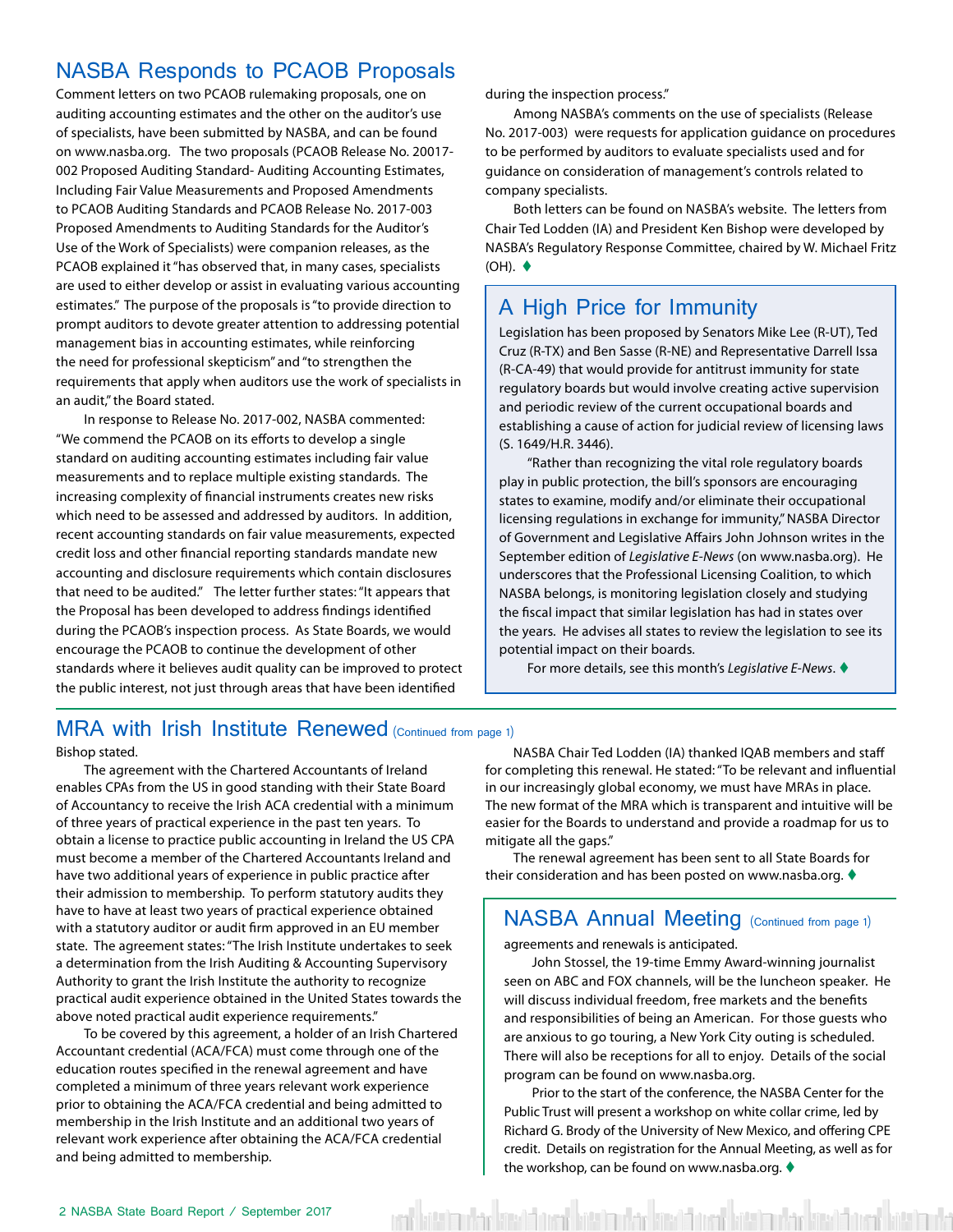# PRESIDENT'S MEMO

## **We Have to Take a Stand!**

I recently had the opportunity to visit with some state government officials at the behest of the Board of Accountancy regarding the ongoing discussion of consolidation and reorganizing of the Board and its staff. I am always pleased when government officials are willing to discuss the potential risks associated with consolidation transitions. In providing some background information I began with a brief history of state-based accounting regulation.

While some of you may know that NASBA has been in existence in some form for nearly 110 years, you may not know that the state-based regulation of the profession had begun several years before the establishment of a national body, beginning in New York in 1896. Within the following 25 years, every state enacted a similar licensing program. It is important that we all remember the genesis of accounting regulation as it seems that the original arguments for a strong, independent regulatory system are too often forgotten.

In the early days, most states had very few regulated "professions." Typically, they included the practice of law, the practice of public accounting and the practice of medicine. It had become clear that anyone practicing in those professions needed to be adequately educated, obtained practical experience and had rules for ethical behavior, and



**Ken L. Bishop President & CEO**

that the public needed to be protected from those who did not meet those qualifications. In well over a century, those premises have not changed. What has changed is the tremendous increase in the number of regulated "professions" from a few in some states to over 50 in others. By extending the category, I believe that the significance of a strong regulated accounting profession has been diluted.

Most Board of Accountancy members that I know are generally fiscally conservative. Probably most would agree that regulation has been overused and is often misused. That dilemma has created a situation wherein, when Board members and interested stakeholders fight to maintain a strong and viable Board of Accountancy, they are reproached as being out of step with reformers' efforts to streamline government to become more efficient and accountable. This is hardly the case.

Looking back, lawyers and medical professionals have done a better job in protecting a strong and effective state-based regulatory system. For the past 30 years or so, the Certified Public Accountants have not fared as well: They have often been lumped in with those in other occupations including tattoo artists, hair braiders, parking lot attendants, private investigators and massage therapists, to mention a few. More importantly, many government officials making or recommending the diminution of Boards of Accountancy appear to consider CPAs and their firms to be no more important to the protection of the public than the hair braiders.

How did this happen? Frankly folks, we consciously or unconsciously let it happen, and "we" is not just Board members but the profession, state societies and national associations, including NASBA. In the state I recently visited, the profession and state society were not willing to make more than minimal efforts at protecting the Board of Accountancy's abilities because they were trying to get a piece of legislation passed to benefit the profession and they did not want to spend political capital supporting the integrity of the profession nor its role in public protection. Regrettably, this is too often the case around the country. I have even heard Board of Accountancy members say that if they stand up and fight against what they agree is a weakening of their Board's effectiveness, they will not be reappointed to the Board.

It is going to be hard to "un-ring the bell" and stop the misinformed position that Boards of Accountancy are just another regulatory body that may not be necessary. A few years ago, NASBA worked with the Georgia State Board of Accountancy when it was stripped of its leadership, staffing and funding capability to the point of being unable to effectively protect the public. As in other jurisdictions, it began with an articulated attempt to shrink government in order to be more efficient and accountable, and it had happened under the noses of the profession and the state society. The happy ending to this story is that the Board of Accountancy members and the leadership of the society worked together and, albeit under political pressure and resistance, were able to get legislation passed recognizing the important role of the Board of Accountancy and ensuring that the Board was adequately funded and staffed. The Georgia State Board of Accountancy is now among the strongest in the country and the relationship between the Board and society is stronger than ever.

Again, we recognize and support the efforts toward efficient and effective government. I have no doubt that the goal of eliminating arbitrary occupational hurdles has merit. But if Boards of Accountancy continue to be lumped in with what I would argue are not "professions" and treated as such, then the Certified Public Accountant credential and CPA firms will ultimately be weakened. We all have to take a stand!

*Semper ad meliora (Always toward better things).*

Jen L. Bohop *— Ken L. Bishop*

 *President & CEO*